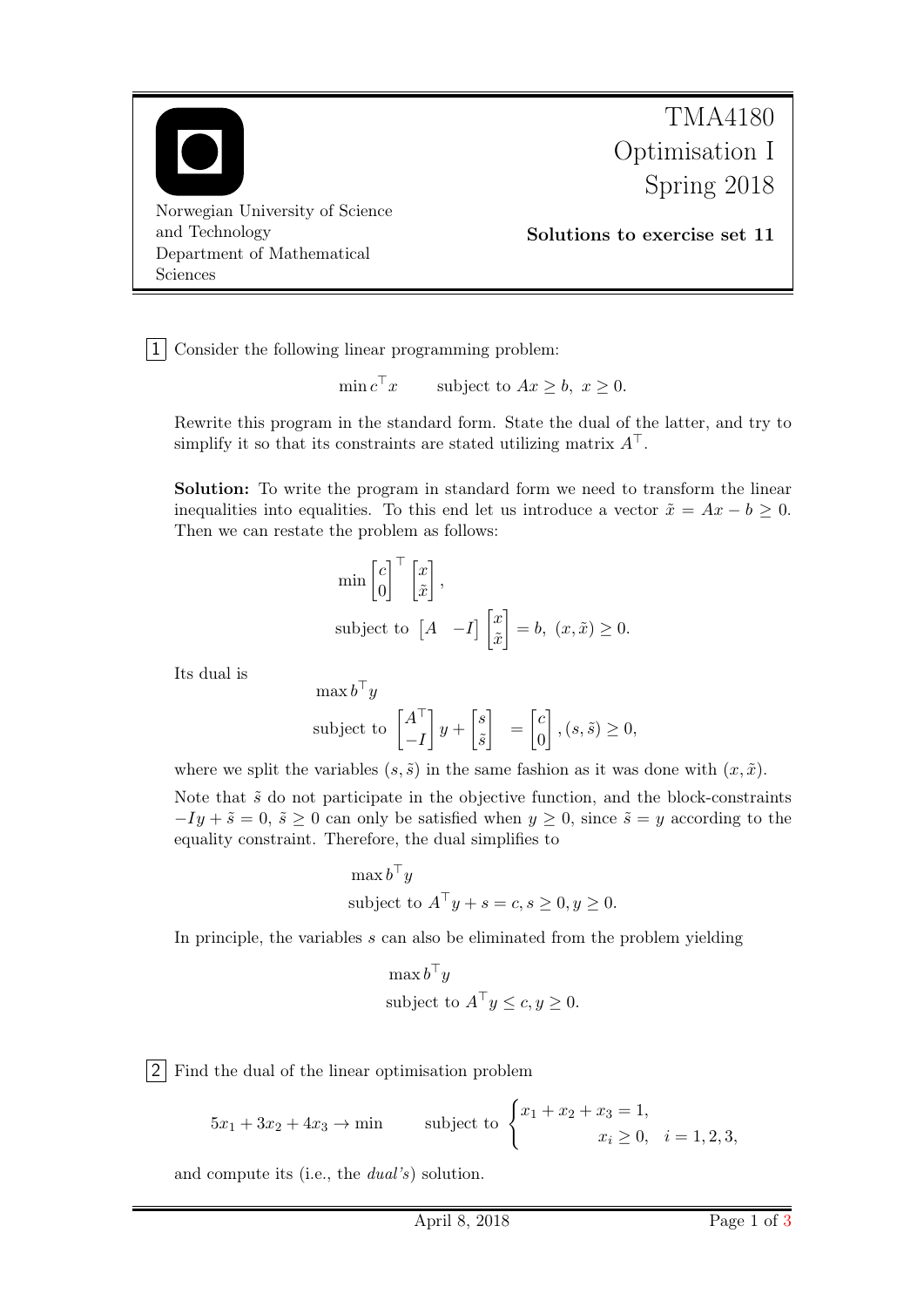Using the dual solution, find the primal.

**Solution:** The problem is already stated in the standard form with  $c = (5, 3, 4)^{\top}$ ,  $A = (1, 1, 1)$ , and  $b = (1)$ . Its dual is

$$
\begin{aligned}\n\max 1y \\
\text{subject to} \quad \begin{bmatrix} 1 \\ 1 \\ 1 \end{bmatrix} y + s &= \begin{bmatrix} 5 \\ 3 \\ 4 \end{bmatrix}, s \ge 0.\n\end{aligned}
$$

As in the previous example, the variables s can be eliminated resulting in

$$
\max y
$$
\nsubject to\n
$$
\begin{bmatrix}\n1 \\
1 \\
1\n\end{bmatrix}\n y \le \begin{bmatrix}\n5 \\
3 \\
4\n\end{bmatrix}.
$$

Clearly this problem is solved by  $y^* = 3$ , from which we find  $s^* = (2, 0, 1)^\top$ . Complementarity condition  $x_i^* s_i^* = 0$  implies that  $x_1^* = x_3^* = 0$ . Then  $x_2^*$  can be found from the constraint  $Ax = b$ , resulting in  $x_2^* = 1$ . Note that strong duality holds, that is  $c^{\top} x^* = 3 = b^{\top} y^*$ .

3 Consider the polyhedral set given by the following set of inequalities:

$$
x_1 \ge 0,
$$
  
\n
$$
x_2 \ge 0,
$$
  
\n
$$
x_1 + 2x_2 \ge 1.
$$

By following the proof of Representation theorem for polyhedral sets (see [this note\)](https://wiki.math.ntnu.no/_media/tma4180/2018v/note16.pdf) find the explicit representation of this polyhedral set as a sum of a compact polyhedron (given as a convex combination of its extreme points) and a closed convex cone. A drawing may be a useful tool for further understanding the representation.

Solution: The system of constraints can be written as

$$
\begin{bmatrix} 1 & 0 \\ 0 & 1 \\ 1 & 2 \end{bmatrix} x \ge \begin{bmatrix} 0 \\ 0 \\ 1 \end{bmatrix}.
$$

Note that the matrix A in the left hand side has rank 2, so that representation theorem applies. The cone C in our case is given by all directions  $p$  such that  $Ap \geq 0$ , resulting in  $C = \mathbb{R}^2_+$ . The extreme points  $v_i$  can be found by considering all  $2 \times 2$  non-singular submatrices of A, solving the resulting system of equalities, and checking if the resulting point is feasible or not. Let us carry this program.

Rows 1 and 2 give us the equality system  $x_1 = 0$  and  $x_2 = 0$ , which results in an infeasible (with respect to the last constraint) point.

Rows 1 and 3 give us the equality system  $x_1 = 0$  and  $x_1 + 2x_2 = 1$ , or  $x_1 = 0$ ,  $x_2 = 1/2$ . This is a feasible point, and therefore is an extreme point of the polyhedron; let us denote it by  $v_1$ .